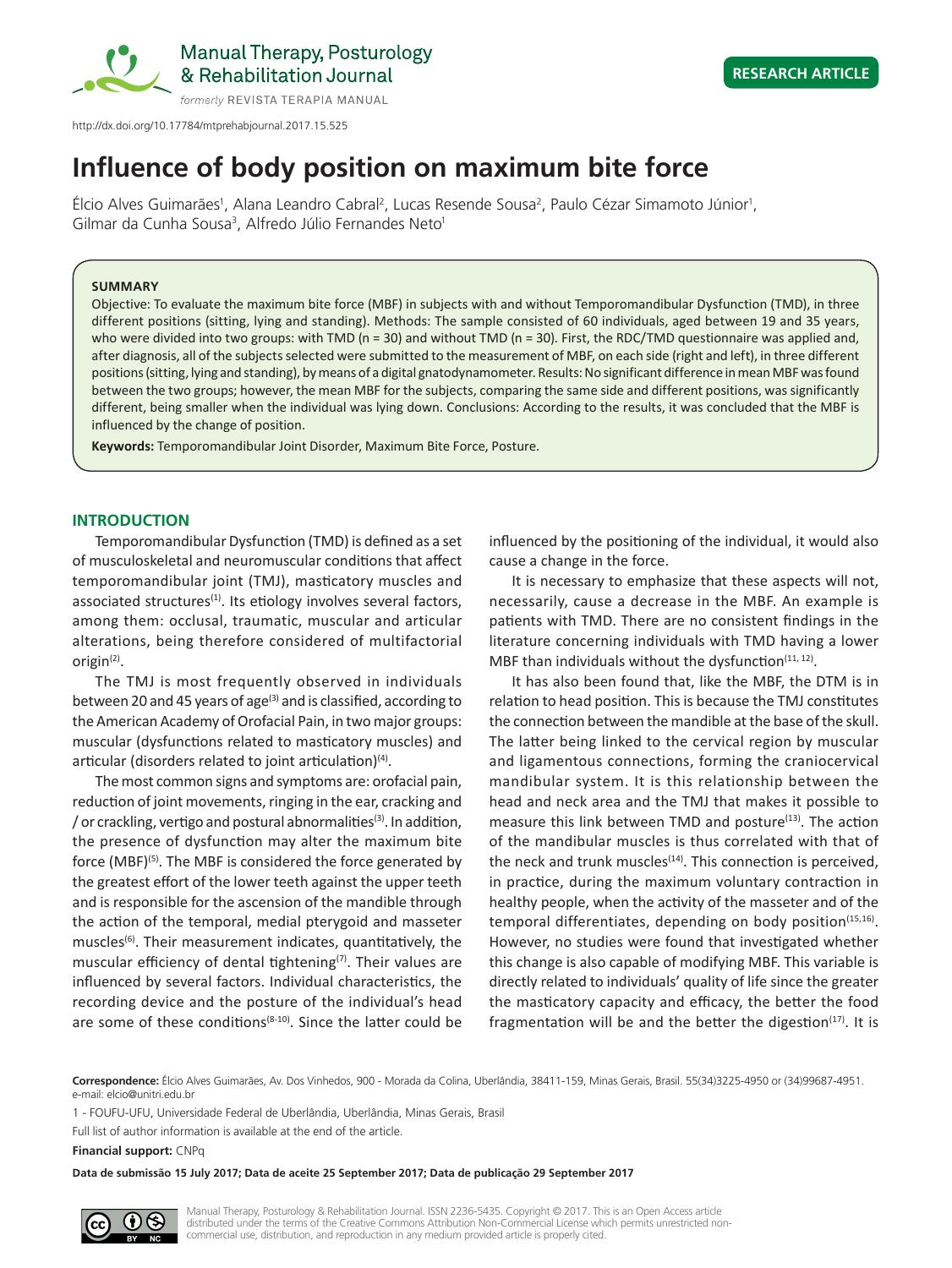

for these reasons that such a study is primordial. Differences in this parameter, according to body position, are important since most diagnoses and dental interventions are performed in only one position, the supine.

The general objective of this study was to evaluate the MBF of subjects with and without TMD in three different positions (lying down, sitting and standing).

## **MATERIALS AND METHODS**

## **Sample**

Sixty subjects of both sexes, aged between 19 and 35 years, were evaluated from May to September, 2016. The selected subjects were divided into two groups. One group diagnosed with temporomandibular dysfunction of muscular origin (n=30) determined by the Research Diagnostic Criteria for Temporomandibular Disorders (RDC/TMD). This group consisted of patients with at least 20 functional teeth in the oral cavity, with bilateral posterior occlusion and with adequate mandibular stability. The second group, without TMD (n = 30), was composed of asymptomatic individuals, with bilateral posterior occlusion and without muscular or articular involvement. Among all individuals (60), the majority (47) presented masticatory preference on the left side. The research project was approved by the Human Research Ethics Committee of the Federal University of Uberlândia, nº 832182.

## **Instrument**

An electromyograph composed of 10 channels (EMG System do Brasil, Sao Jose dos Campos, Brazil) was used for measurement. This device permitted the acquisition of signals received from the digital gnatodynamometer connected to the electromyograph in the channel configured to receive signals from the EMG. The gnatodynamometer supplied signals corresponding to the strain gauge and thus provided a data acquisition system from 0 to 100 kg/f, registered in kg/f or N. In addition, the device featured a flexible two meter cable, 30 AWG wires and twisted pairs with shielding and 2mV/V sensitivity.

## **Experimental procedure**

The research was conducted at - University Center of the Triangulo – UNITRI (Uberlandia, Brazil), following completion of the 'Free and Informed Consent' document by the participating individuals. All participants were placed in three positions: lying down, sitting and standing, and a simple randomization was performed for the order of the positions of each. A dental chair was used for both lying and sitting positions so that the individuals kept their heads in a comfortable position throughout the procedure, keeping the Frankfurt plane parallel to the ground.

The RDC/TMD questionnaire was applied for the diagnosis of TMD followed by measurement of the MBF. After the correct

positioning of each individual the gnatodynamometer was placed in the region of the first molars, between the upper and lower arches, and the individual was instructed to bite as hard as possible for five seconds. This was repeated three times on each side (right and left). A rest time of 30 seconds was given between each measurement. Between the changes of position there was a time of one minute for rest. The MBF value, on each side of the individual, was calculated from the average of the three measurements performed.

## **Statistical analysis**

The experiment was conducted using a completely randomized design with replicates. The data were separated into two groups (with and without TMD), with the positions considered as treatments and the sides treated as replicates. The data were submitted to an initial analysis of the normality of the residues of the mathematical model, using the Shapiro-Wilk test and homoscedasticity of the variances of the treatments, using the Bartlett test. In order to evaluate whether the position and the treatment that each individual underwent had any influence on the MBF, an analysis of variance (ANOVA) was performed followed by the Tukey averages comparison test. All analyzes used a significance of 5% using R software.

# **RESULTS**

The mean MBF in patients with TMD was 39.36 kg/f (standard deviation = 12.27) and for patients without TMD it was 47.67 kg / f (standard deviation = 7.27). These data were based on the individual MBF values of each individual.

According to Figure 1, the mean MBF is higher when the individual is standing, moderate when seated and low when the patient is lying down. With analysis of the values between the sides, it was noticed that the averages were practically the same but the left side presented higher averages of MBF. To perform the Fully Randomized Design, normality of the data had to be assured. The Shapiro-Wilk test was performed to verify this normality. The hypothesis tested was:

Hº: Sample from a normal population

H<sup>1</sup>: Sample from an anormal population

In Table 1. We verified that the data follow a normal distribution. All p-values obtained were > .05. It can be observed in Figure 2 that the variance of the MBF is different between the right and left sides. According to the figure, data for the right side are similar to the mean (shown in Graph 1): greater when the individual is standing, moderate when seated and low when lying down. The same was not observed for the left side, as shown in Figure 2. Since normality of the data was assured by the Shapiro-Wilk test, it was necessary to verify the homogeneity of the variances. The hypotheses tested are:

Hº: variances are equal

H<sup>1</sup>: variances are not equal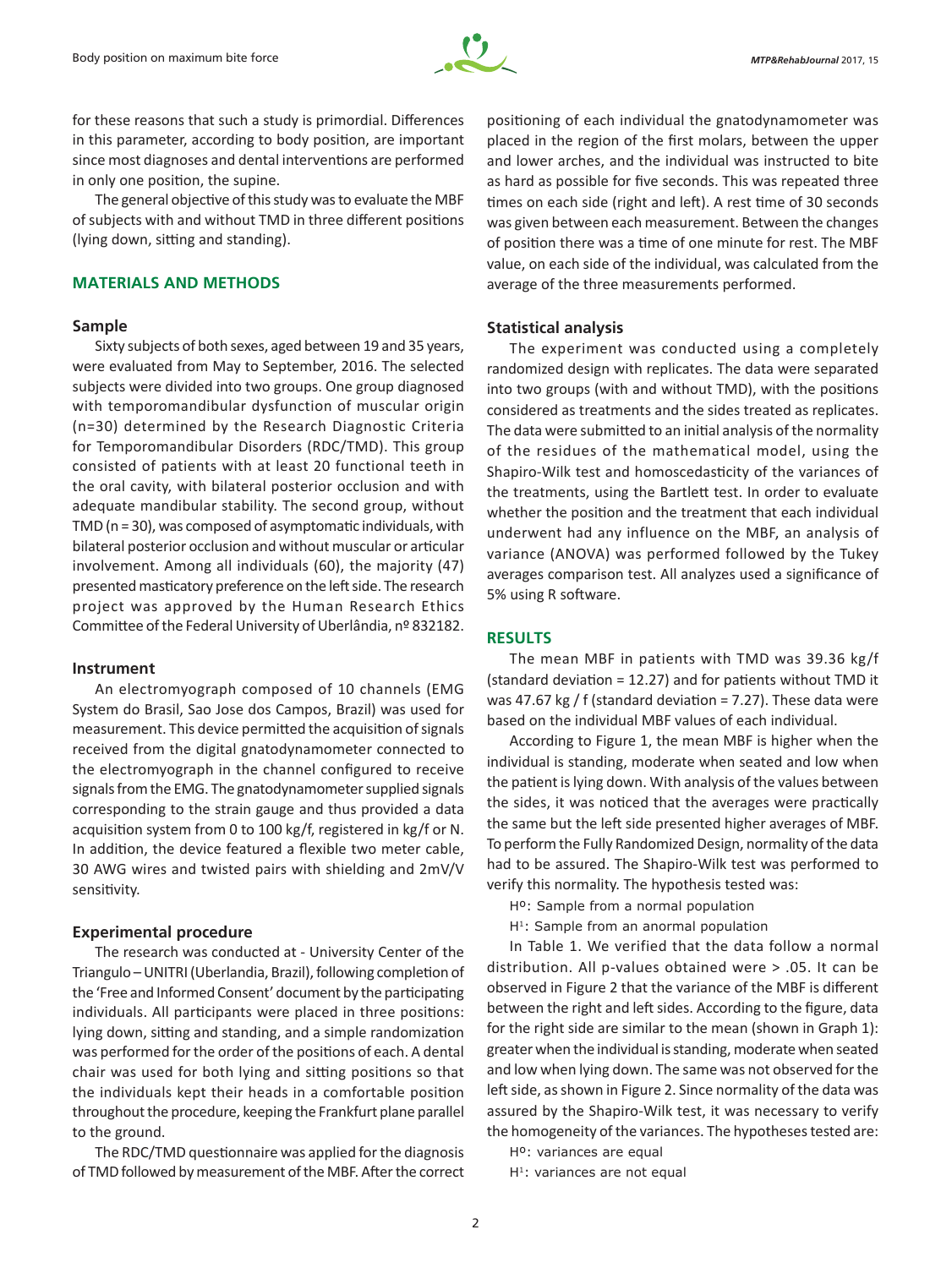



**Figure 1.** Mean of the MBF considering the position of the patient and the side.



**Figure 2.** Variances of MBF concerning individuals' position and side.

**Table 1.** – Values of P obtained from the Shapiro-Wilk test.

| Position $\Rightarrow$ | Right | Left  |  |
|------------------------|-------|-------|--|
| Side $\mathbb U$       |       |       |  |
| Lying                  | .6963 | .2166 |  |
| Sitting                | .3132 | .5674 |  |
| <b>Standing</b>        | .2140 | .1695 |  |

Using the Bartlett test for paired observations, the p-value obtained was .9922 > .05 (level of significance). Therefore we did not reject the Hº hypothesis of equality of variances (Table 2).

The Anova with post-hoc Tukey test table showed that the differences between the means were highly significant. It was concluded that there is significant difference between the MBF of the participants in the different positions, sides and among those who did or did not have TMD. To verify which factors of sample present significant differences the Tukey test was used (Table 3).

The pairs with significant differences are those with lower positive limits. The details of Tukey's test calculation are described by Zar (1999) and Levin (1985). The differences between the following factors: Lying Right-Sitting Right, Lying Right-Sitting Left, Lying Right-Standing Right, Lying Right-Standing Left, Lying Left-Sitting Right, Lying Left-Sitting Left, Lying Left-Standing Right, Lying Left-Standing Left, Sitting Right-Standing Right, Sitting Right-Standing Left and Sitting Left-Standing Left, are significant at the 5% level (p < .05). It was these samples that contributed to the differences detected by ANOVA.

The factors that showed no significant differences included: Lying Right-Lying Left, Sitting Right-Sitting Left, Sitting Left-Standing Right and Standing Right-Standing Left. As shown **Table 2.** P-value obtained using the Shapiro-Wilk test.

|                  | Degrees of freedom | <b>SQMeans</b> | <b>SQF</b> | P-valor  |
|------------------|--------------------|----------------|------------|----------|
| Treatment        |                    | 8237           | 1647       | $2E-16*$ |
| <b>DTM</b>       |                    | 6209           | 6209       | $2E-16*$ |
| <b>Residuals</b> | 353                | 28144          | 80         |          |

\* Significant at the .05 level.

**Table 3.** Confidence intervals obtained from the Tukey test for each of the factors tested.

| <b>Factor comparisons</b> |                       | <b>Confidence interval</b> |
|---------------------------|-----------------------|----------------------------|
| Lying Right               | Lying Left            | $[-3,67;5,67]$             |
| Lying Right               | Sitting Right         | [1,75;11,09]               |
| Lying Right               | Sitting Left          | [2,41;11,75]               |
| Lying Right               | <b>Standing Right</b> | [7,06;16,40]               |
| Lying Right               | Standing Left         | [7,92;17,27]               |
| Lying Left                | Sitting Right         | [0, 74; 10, 09]            |
| Lying Left                | Sitting Left          | [1,41;10,75]               |
| Lying Left                | <b>Standing Right</b> | [6,05;15,40]               |
| Lying Left                | <b>Standing Left</b>  | [6,92;16,26]               |
| Sitting Right             | Sitting Left          | $[-4,01;5,33]$             |
| Sitting Right             | <b>Standing Right</b> | [0,64;9,98]                |
| Sitting Right             | <b>Standing Left</b>  | [1,50;10,85]               |
| Sitting Left              | <b>Standing Right</b> | $[-0,02;9,32]$             |
| Sitting Left              | Standing Left         | [0,84;10,18]               |
| <b>Standing Right</b>     | Standing Left         | $[-3,80;5,54]$             |
| With TMD                  | Without TMD           | $[-10, 16; 6, 45]$         |

in Table 3, all had lower negative limits. In addition to these, there were no significant differences in the mean MBF among individuals with and without TMD.

# **DISCUSSION**

In this study, it was observed that there was no difference in the mean MBF between the two groups and no disparity for the subjects when the comparison factor was the side, provided that the position was the same. This is to say that the mean MBF for the individual sitting, on the right side, was equal to the MBF average for the individual sitting, on the left side. Machado at al., conducted a study $(19)$  aimed at comparing, among other parameters, the MBF of individuals with and without TMD. Twenty-two women (14 belonging to the TMD group and eight to the control group), aged between 18 and 48 years, were investigated and MBF determined the with three replicates of maximal voluntary contraction. They concluded that there were no significant differences between the two groups. Also, corroborating our findings, an analysis<sup>(5)</sup> composed of 40 volunteers of both sexes, divided into groups (according to gender and presence/absence of TMD), demonstrated no statistical significance between the groups.

In the present study, no difference in the mean of the MBF was observed between the two groups and there was no disparity, when the comparison factor was the side, provided